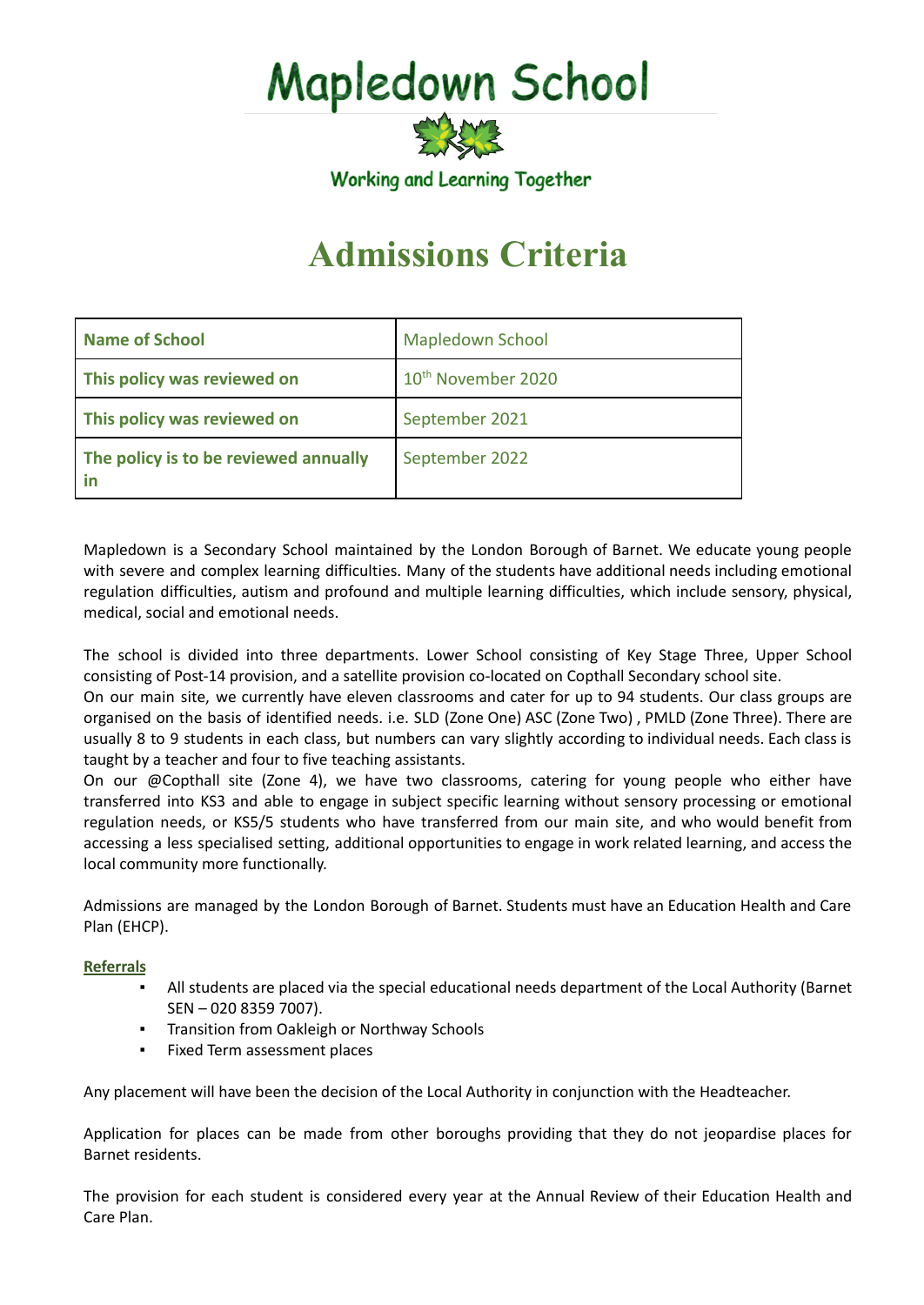The admissions criteria for the school has been approved by the Governing Body of Mapledown and agreed with the Local Authority. They will be reviewed annually.

#### **Cognition and Learning**

The overriding needs of the students at Mapledown will be centred on their cognition and learning. Students will be working well below age related expectations. More exceptionally, they may work at pre-key stage 1 or 2 standards.

# **Communication and Interaction**

All students attending Mapledown have significant communication needs which may be both diverse and complex. Pupils may need help and support in acquiring basic language, communication and literacy skills; using augmented and alternative means of communication, such as Touch Cues, Objects of Reference, PECS, Symbols, Makaton, PODD, and using a range of assistive technology. Communication is at the core of all learning; interacting, expressing likes and dislikes, learning to attract attention and to request are skills that are embedded in learning and practised throughout the day.

# **Sensory and/or Physical Development**

Students experience a wide spectrum of sensory, multi-sensory and physical difficulties. Sensory difficulties range from profound and permanent hearing impairment and/or visual impairment; some students will have multi-sensory impairments and/or progressively degenerative conditions associated with deteriorating abilities and a poor long-term prognosis. Specialist support from LA advisory services for children with the above needs will be necessary.

# **Social, Emotional and Mental Health Development**

Some pupils may exhibit behaviour that may challenge their access to the service. There are also those pupils whose own needs are exceptional or who could prevent others from accessing the service or compromise the safety of others or themselves. For such students, additional human resources will be necessary.

# **Medical**

Pupils may have recognised medical conditions.

The school has access to a specialist nurse practitioner who is based at Mapledown.

Some pupils may have medical needs that compromise their personal safety in school. Additional human resources may be necessary to support them.

#### **We offer:**

- Access to a broad, balanced and relevant curriculum, which is differentiated and tailored to the needs of the pupils
- Small class groups currently between six and ten pupils
- High staff/pupil ratios
- Assessment placement as described
- A Full time Specialist Nurse Practitioner
- Some opportunities for inclusive practice with mainstream peers
- Qualified support in Physiotherapy, Speech & Language Therapy, Occupational Therapy
- A Music Therapist who works with specific students or groups
- Hearing Impaired and Visually Impaired specialist visiting professionals
- Specialist resources, equipment e.g. hydrotherapy pool, sensory room etc.
- Specialist teaching methodologies as appropriate e.g. MOVE, TEACCH
- Augmentative methods of communication e.g. Makaton, PECS, PODD
- Curriculum, placement

#### **Factors determining whether placement is appropriate**

When assessing appropriateness of placement, the following is noted:

- Cognitive ability
- Additional needs
- Compatibility with interests of other pupils
- Effective and efficient use of resources e.g. staff expertise, space, class numbers, can the school meet the pupils needs and staffing ratios.